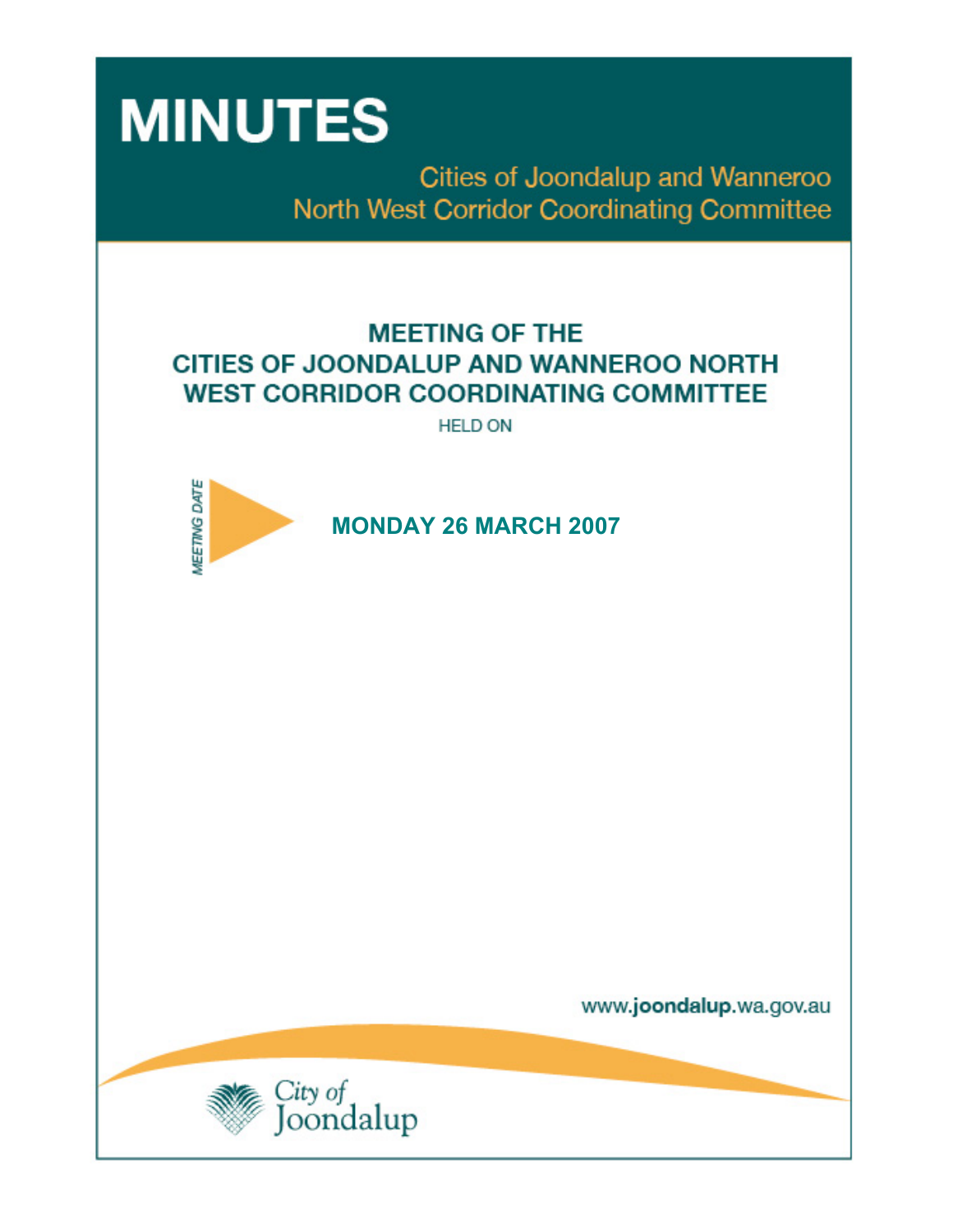# **CITY OF JOONDALUP**

**MINUTES OF THE CITIES OF JOONDALUP AND WANNEROO NORTH WEST CORRIDOR COORDINATING COMMITTEE MEETING HELD IN CONFERENCE ROOM 1, JOONDALUP CIVIC CENTRE, BOAS AVENUE, JOONDALUP ON MONDAY 26 MARCH 2007.** 

# **ATTENDANCE**

#### **Committee Members:**

# City of Joondalup

| Mayor Troy Pickard - Presiding Person |               |
|---------------------------------------|---------------|
| <b>Cr Russ Fishwick</b>               |               |
| Cr Michele John                       | From 1819 hrs |
| Cr Albert Jacob                       |               |
| <b>Cr Geoff Amphlett</b>              |               |
|                                       |               |

City of Wanneroo

Cr Brett Treby Cr Rudi Steffens *From 1812 hrs*  Cr Laura Gray, JP Cr Dot Newton, JP

**Chief Executive Officer** 

Director Governance and Strategy **Business Development Coordinator** Administrative Services Coordinator

# **Officers:**

City of Joondalup

| Mr Garry Hunt     |
|-------------------|
| Mr Ian Cowie      |
| Mr James Ridgway  |
| Ms Janet Harrison |

City of Wanneroo

| Mr Daniel Simms  | Acting Chief Executive Officer          |
|------------------|-----------------------------------------|
| Mr Alan McGregor | Acting Director Governance and Strategy |
| Mr John Royle    | Manager Economic Development            |

# **DECLARATION OF OPENING**

The Presiding Person declared the meeting open at 1809 hrs.

# **APOLOGIES/LEAVE OF ABSENCE**

Apology Mayor Jon Kelly

| Apologies for late attendance | Cr Michele John  |
|-------------------------------|------------------|
|                               | Cr Rudi Steffens |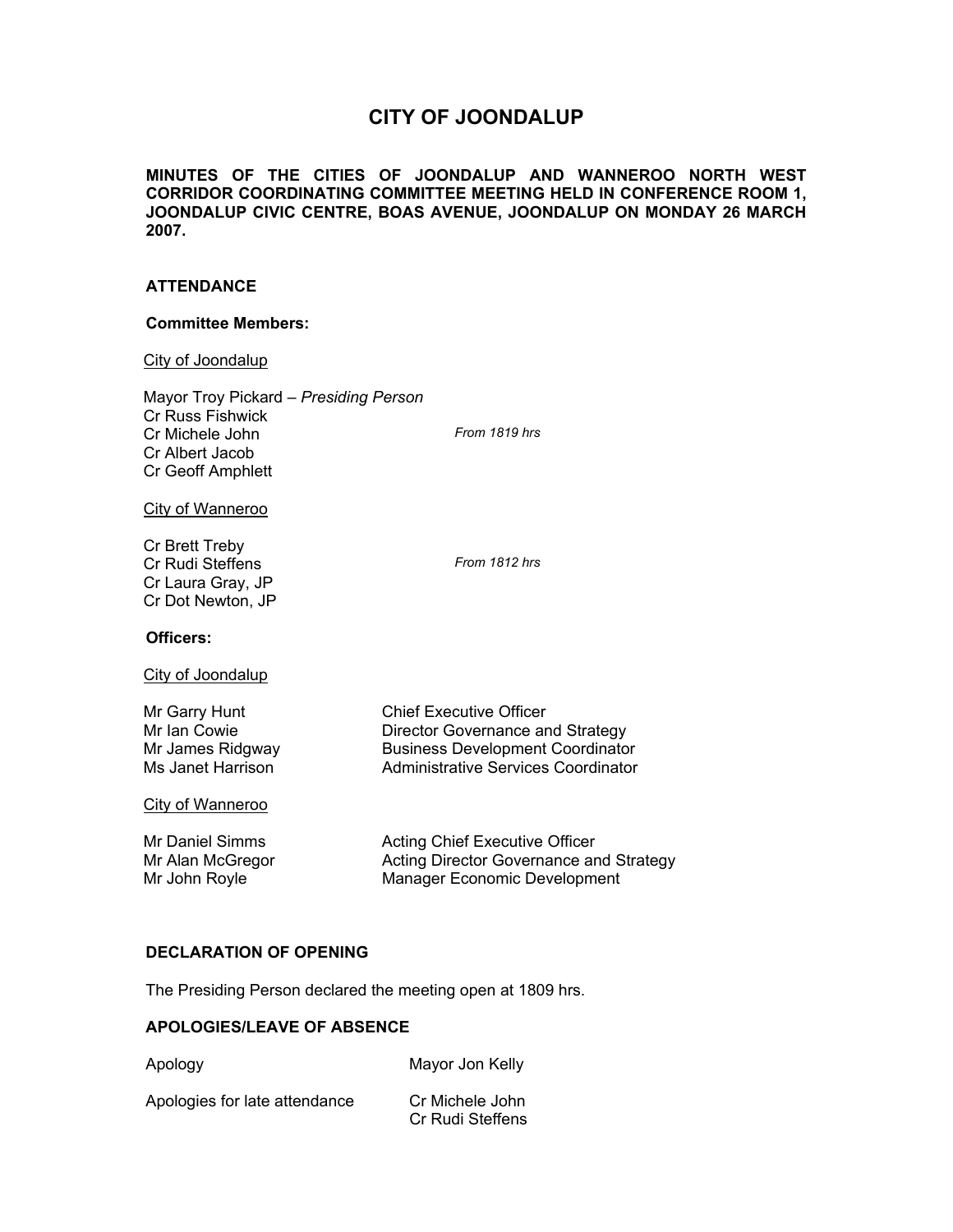# **CONFIRMATION OF MINUTES**

### MINUTES OF THE CITIES OF JOONDALUP AND WANNEROO NORTH WEST CORRIDOR COODINATING COMMITTEE HELD ON 29 JANUARY 2007

**MOVED Cr Jacob SECONDED Cr Gray that the minutes of the meeting of the Cities of Joondalup and Wanneroo North West Corridor Coordinating Committee held on 29 January 2007 be confirmed as a true and correct record.** 

#### **The Motion was Put and CARRIED (7/0) CARRIED (7/0)**

**In favour of the motion:** Mayor Pickard, Crs Fishwick, Jacob, Amphlett, Treby, Gray and Newton.

# **ANNOUNCEMENTS BY THE PRESIDING PERSON WITHOUT DISCUSSION**

Nil

# **DECLARATIONS OF INTEREST**

Nil

# **IDENTIFICATION OF MATTERS FOR WHICH THE MEETING MAY SIT BEHIND CLOSED DOORS**

Nil

# **ITEM 1 ACTIVITIES OF THE NORTHWEST CORRIDOR COORDINATING COMMITTEE'S ECONOMIC DEVELOPMENT WORKING GROUP**

#### **Issue**

To report on the activities of the Economic Development Working Group of the Northwest Corridor Coordinating Committee.

#### **Background**

The Northwest Corridor Coordinating Committee resolved at its meeting on the  $27<sup>th</sup>$ of November 2006 that:

*1.4.3 The Technical Advisory Group meet as soon as possible in order to prepare a work program to achieve the functions of the Committee as clarified and expanded by the resolution at 1.4.2 above, and that this work program clearly identify the lead agency for each action.*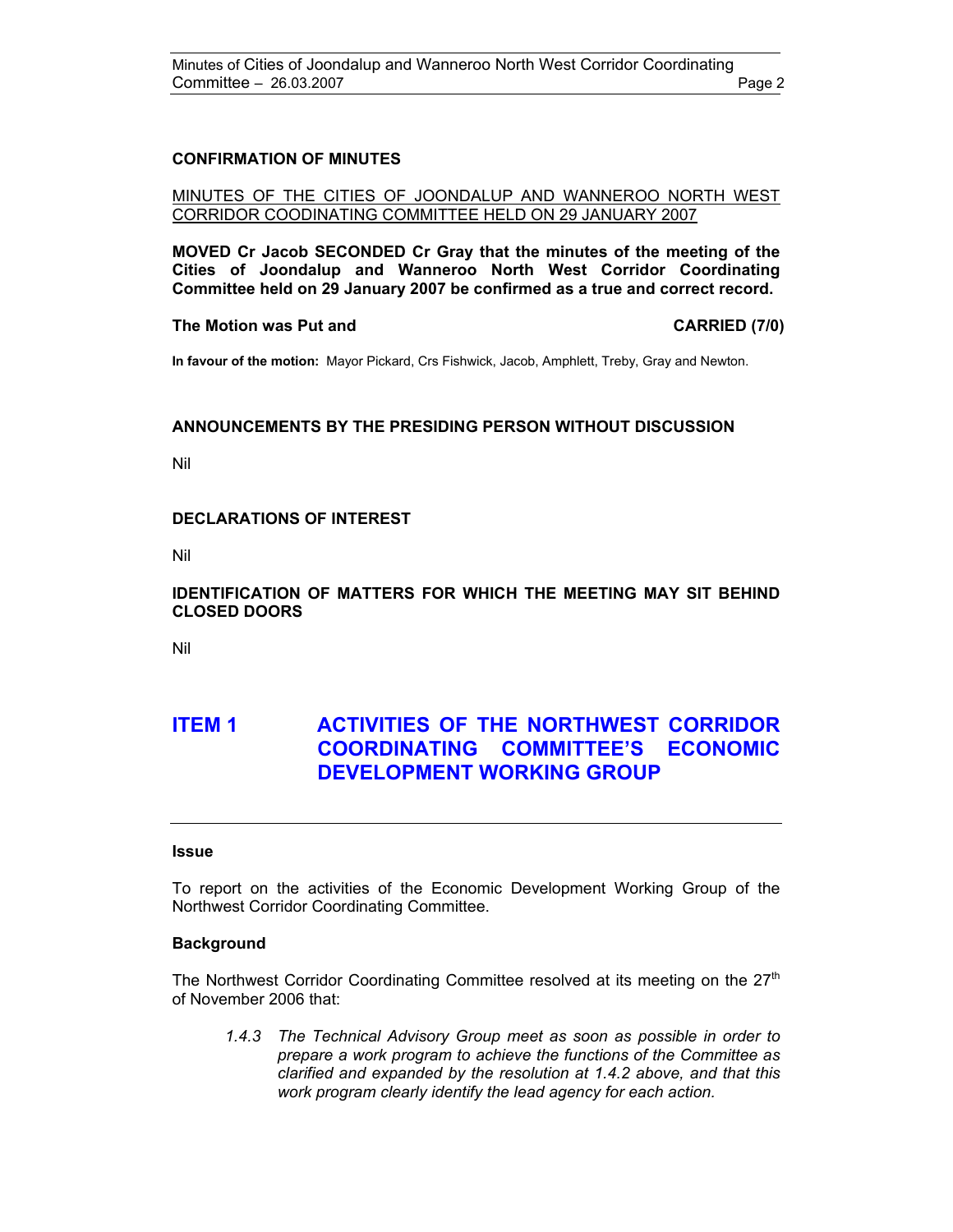From this resolution, four Working Groups were established with the task of developing the following:

- 1 Northwest Corridor Structure Plan
- 2 Northwest Corridor Economic Development Strategy
- 3 Northwest Corridor Infrastructure Program
- 4 Northwest Corridor Demographic Analysis and Population Projections

The Cities of Joondalup and Wanneroo have representation on each Working Group.

# **Detail**

The second Working Group has been given the task of developing an Economic Development Strategy for the Northwest Corridor. This will be in close consultation with the major stakeholders within the region. Representatives on the Working Group are as follows:

- ¾ Simon Skevington (Department of Industry and Resources) Chair
- $\triangleright$  Michael Barnes (Department of Treasury and Finance)
- ¾ Stephen Goldie (Consultant/Department of Planning and Infrastructure)
- $\triangleright$  David Lewis (Landcorp)
- $\triangleright$  James Ridgway (City of Joondalup)
- $\triangleright$  John Royle (City of Wanneroo)
- ¾ Rod Safstrom (Department of Agriculture and Food)

The working group has articulated the fundamental issue driving regional economic development in economic terms as follows:

*"Dormitory suburbs are not environmentally and socially sustainable nor economically efficient."* 

The working group has also developed a draft vision for the Northwest Metropolitan Region:

*"The North-West Corridor (Cities of Wanneroo and Joondalup) will have sufficient employment for a sustainable community."* 

This vision acknowledges the need to diversify the existing employment base with sufficient scale and scope of opportunities.

An economic development consultant will be appointed to assist the Working Group in delivering the Strategy. The Working Group is currently developing a scope of works that will be used to invite proposals. The draft scope of work involves the following:

- 1 Literature search and review
- 2 Analyse the existing and likely future employment scenarios (eg for 2007, 2027, 2052 etc) in the Perth and Australian contexts.
- 3 Examine the opportunities and constraints to development of industry, commerce, research, government etc in and near the North-West Corridor.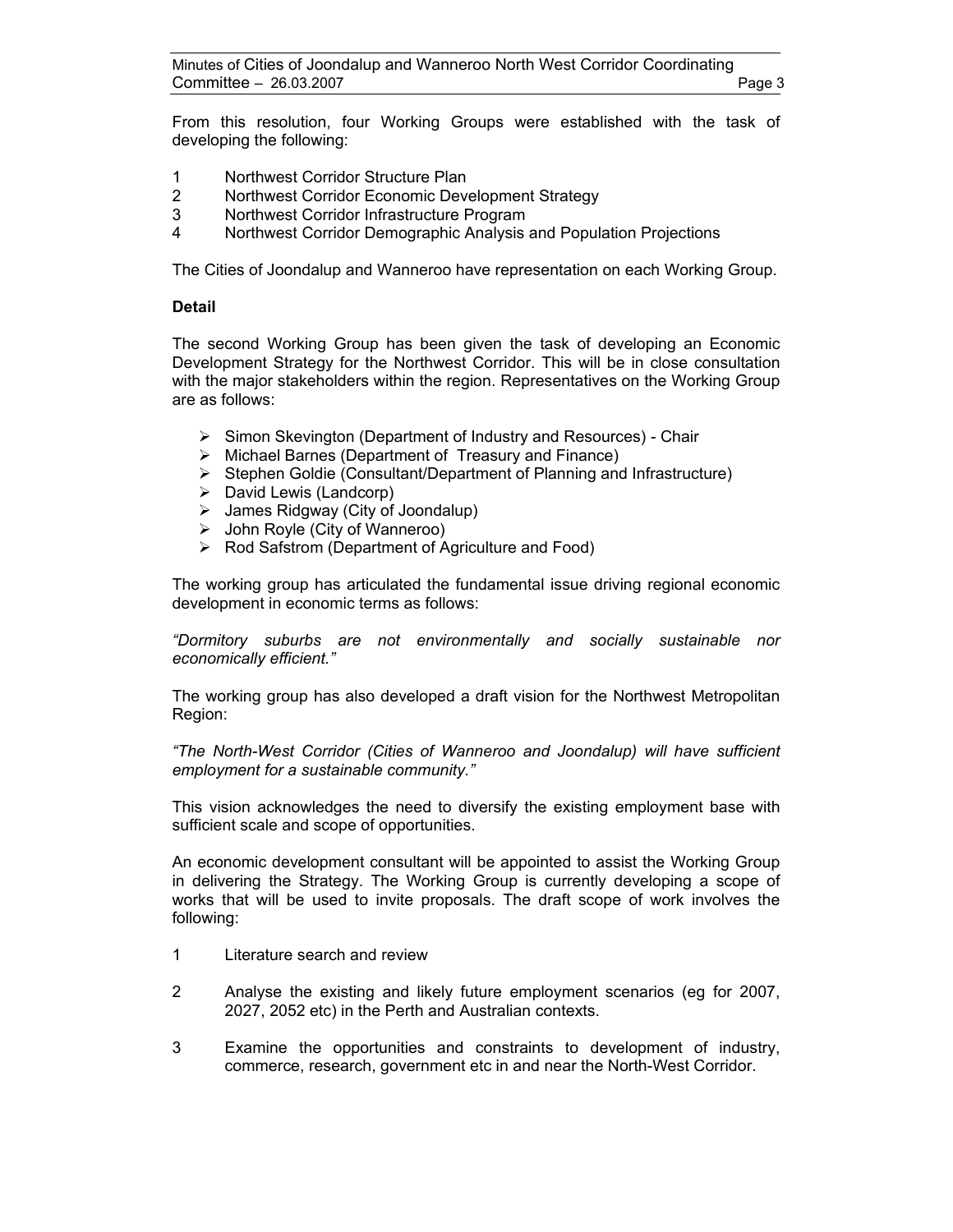- 4 Develop employment scenarios to test an achievable and sustainable level of employment self-sufficiency (including benchmarking against comparable examples). Also assess the benefits and risks of not implementing the strategy.
- 5 Recommend an economic development strategy for the Corridor including:
	- $\blacktriangleright$  Industry attraction;
	- $\triangleright$  Staging;
	- $\triangleright$  Infrastructure requirements (utilities, transport, community, recreation;
	- $\blacktriangleright$  Land development and cost benchmarks;
	- ¾ Governance;
	- $\triangleright$  Contribution to and requirements for a sense of place and community development.

Please note this draft scope was subject to further refinement at the working group meet held 16 March. However, the revised version was not available at the time of compiling this agenda item.

The appointed consultant will be required to submit a final report by July 2007, addressing the specified requirements as outlined above.

# **Comment**

Nil.

# **Statutory Compliance**

Nil.

# **Strategic Implications**

The Cities' representation on the Economic Development Strategy Working Group will allow inter-governmental and inter-industry relations to develop, fostering stronger external partnerships with key players in the region's development.

# **Policy Implications**

Nil.

# **Financial Implications**

Nil.

# **Voting Requirements**

Simple Majority.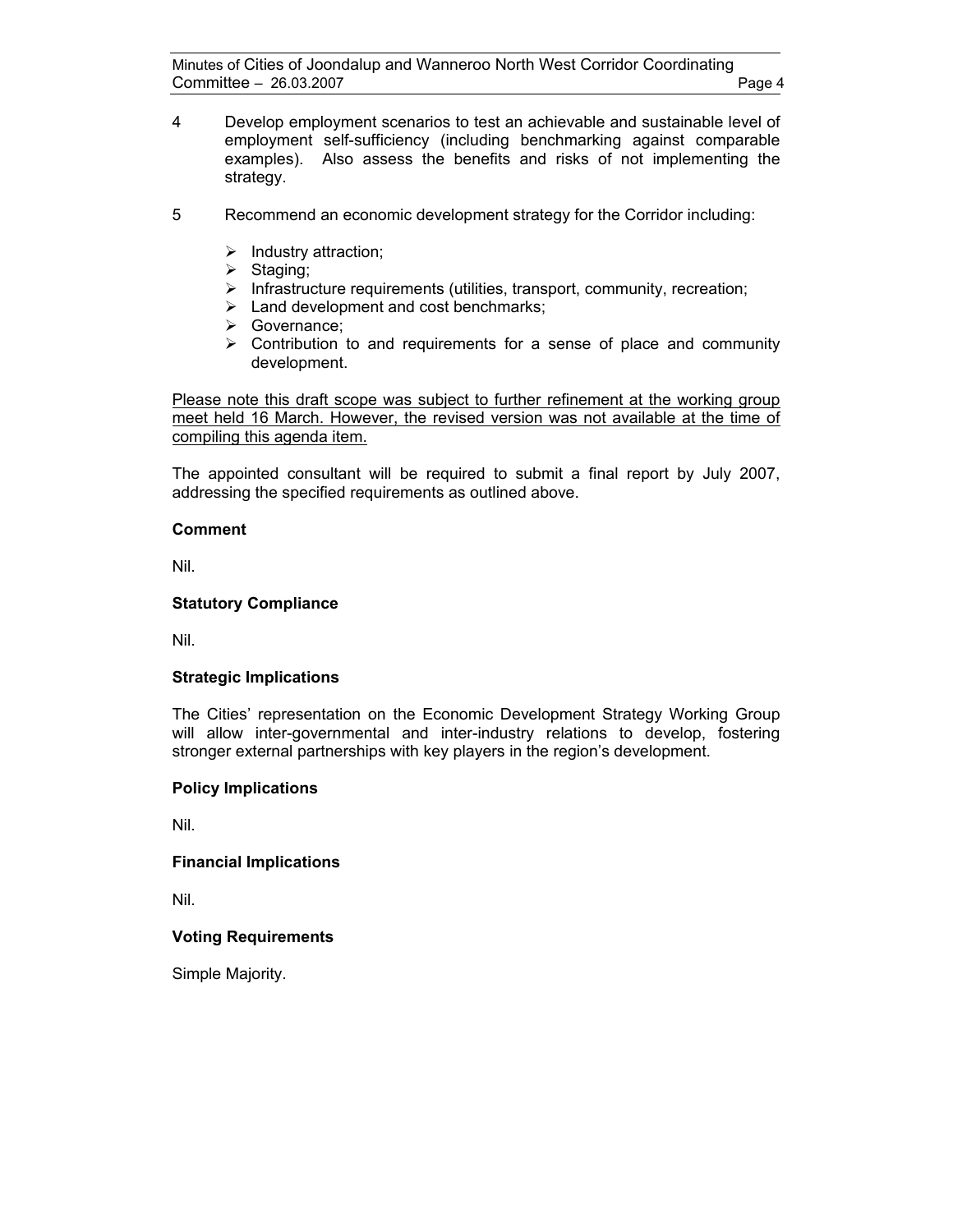Mr Hunt provided an overview of the report.

Mr Ridgway provided a handout on the scope of the consultancy to assist the working group to prepare an economic development strategy – Attachment 1 refers. Mr Ridgway reported that it is proposed that the strategy would be finalised by the end of July 2007.

# *Cr Steffens entered the Room at 1812 hrs.*

Discussion ensued. A summary of the key points raised is provided below:

- $\triangleright$  Mr Ridgway considered the work undertaken by the task force has been thorough.
- $\triangleright$  Mr Royle raised concerns about the setting of the vision for the region, which implies it does not go beyond sustainability. He commented that there is no statement of types of industry, innovation, etc.
- $\triangleright$  Mr Ridgway advised that the two Cities are on the assessment panel for the selection of consultants. The cost for consultants, funded by the State Government, will be in the region of \$75,000.
- $\triangleright$  Cr Fishwick raised concern at the involvement of this Committee, as many of the reports before it at this meeting were for noting. Mr Hunt advised that many issues were currently underway and more substantive information will be provided at the next meeting of the Committee.

*Cr John entered the Room at 1819 hrs.* 

- $\triangleright$  Mr Simms said that a query should be raised on current status of the North West Corridor Structure Plan and what problems this might create in looking at the vision for the corridor. Mr Simms hoped there would be an opportunity to look at how affordable coastal tourism and camping sites can be addressed.
- $\triangleright$  Following a query from Cr Treby on whether the working group has been given a terms of reference, Mr Ridgway advised that the scoping document can be made available through the Department of Industry and Resources.
- $\triangleright$  Cr Newton asked whether it was feasible that the consultants will be able to address such a broad range of issues. Mr Ridgway believed that the companies being considered would have the capacity to resource the necessary issues.
- $\triangleright$  Mr Hunt believed it would be beneficial for updates on the current position of the four projects to be provided to future Committee meetings.

**MOVED Cr Gray SECONDED Cr Fishwick that the Joint Cities of Joondalup and Wanneroo Northwest Corridor Coordinating Committee NOTES the current activities of the Steering Committee's Economic Development Working Group.** 

#### **The Motion was Put and CARRIED (9/0) CARRIED (9/0)**

**In favour of the motion:** Mayor Pickard, Crs Fishwick, John, Jacob, Amphlett, Treby, Steffens, Gray and Newton.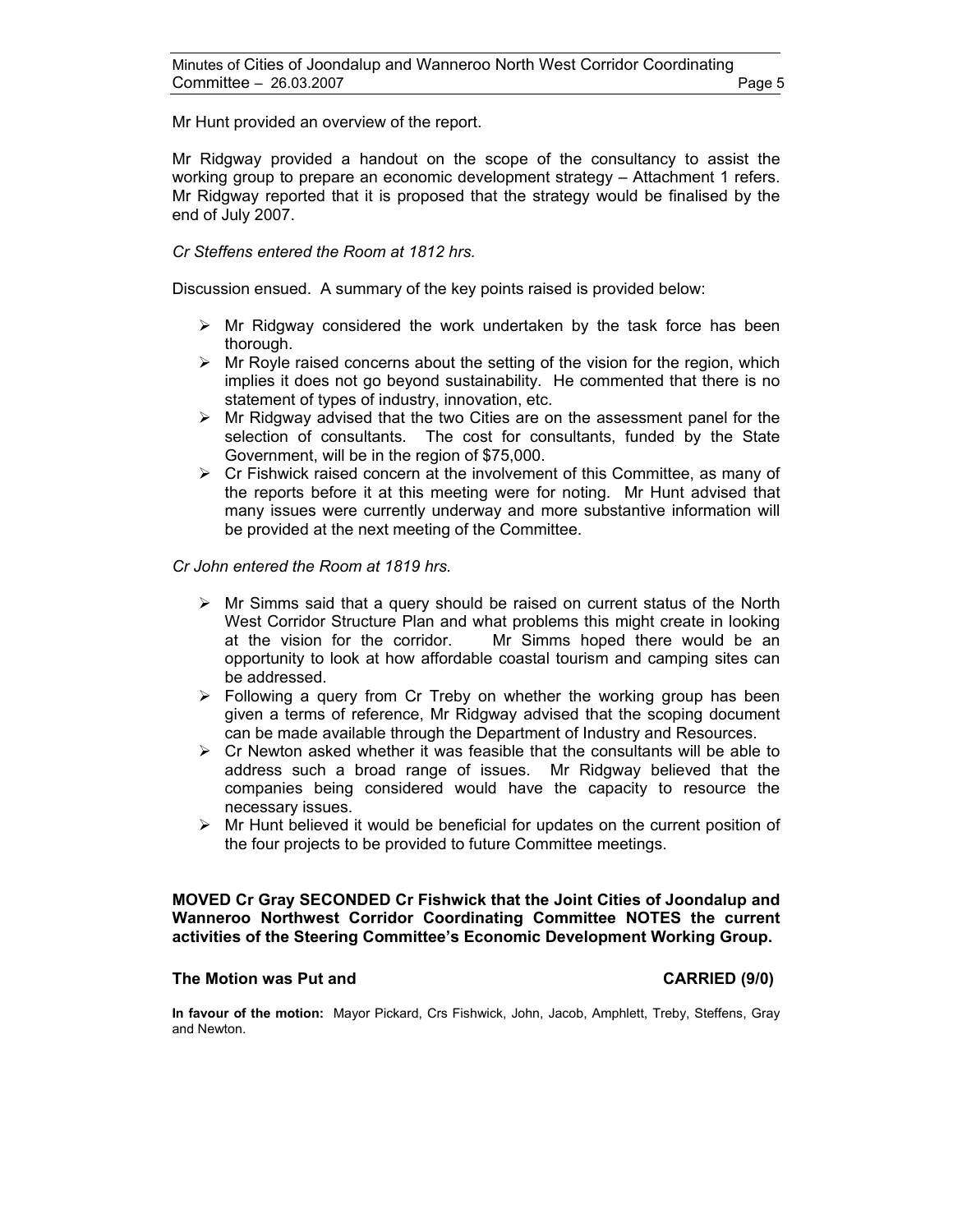# **ITEM 2 CITY OF JOONDALUP ECONOMIC DEVELOPMENT STRATEGY**

### **Issue**

To report on the current development of the City of Joondalup's Economic Development Strategy.

### **Background**

The City of Joondalup is currently reviewing its existing Economic Development Strategy (EDS) in order to establish a new Strategy for the next 3-5 years. The revised Strategy will address some of the challenges unique to the City of Joondalup and those universal to the whole corridor.

### **Detail**

#### Industry strengths:

The City of Joondalup's current industry strengths include:

- $\triangleright$  Education
- $\triangleright$  Business services
- $\triangleright$  Health and well-being
- $\triangleright$  Research and development
- $\triangleright$  Construction, and
- $\triangleright$  Retail

The EDS hopes to capitalise on these industry strengths to grow the diversity and number of local employment opportunities in the region. The Joondalup City Centre presents unique opportunities to support economic development within the wider region. Supporting this are growing civic, community and cultural services.

#### Major issues:

The level of locally-based employment opportunities remains the greatest issue for the region. Traditional drivers of industry development in the corridor have been the strong local and regional population growth. This has developed strengths in servicefocused industries including retail, health and tourism that will continue to provide strong economic development outcomes for the City. However, there are fundamental questions about the number and diversity of local employment opportunities.

There is no doubt that the bulk of future economic development will be driven from knowledge-intensive industries. The key precinct that is able to drive these returns is the Joondalup City Centre and, in particular, the CBD and Joondalup Learning Precinct. The new EDS will build on the Learning City concepts first established by the City in its 2001 Economic Development Strategy.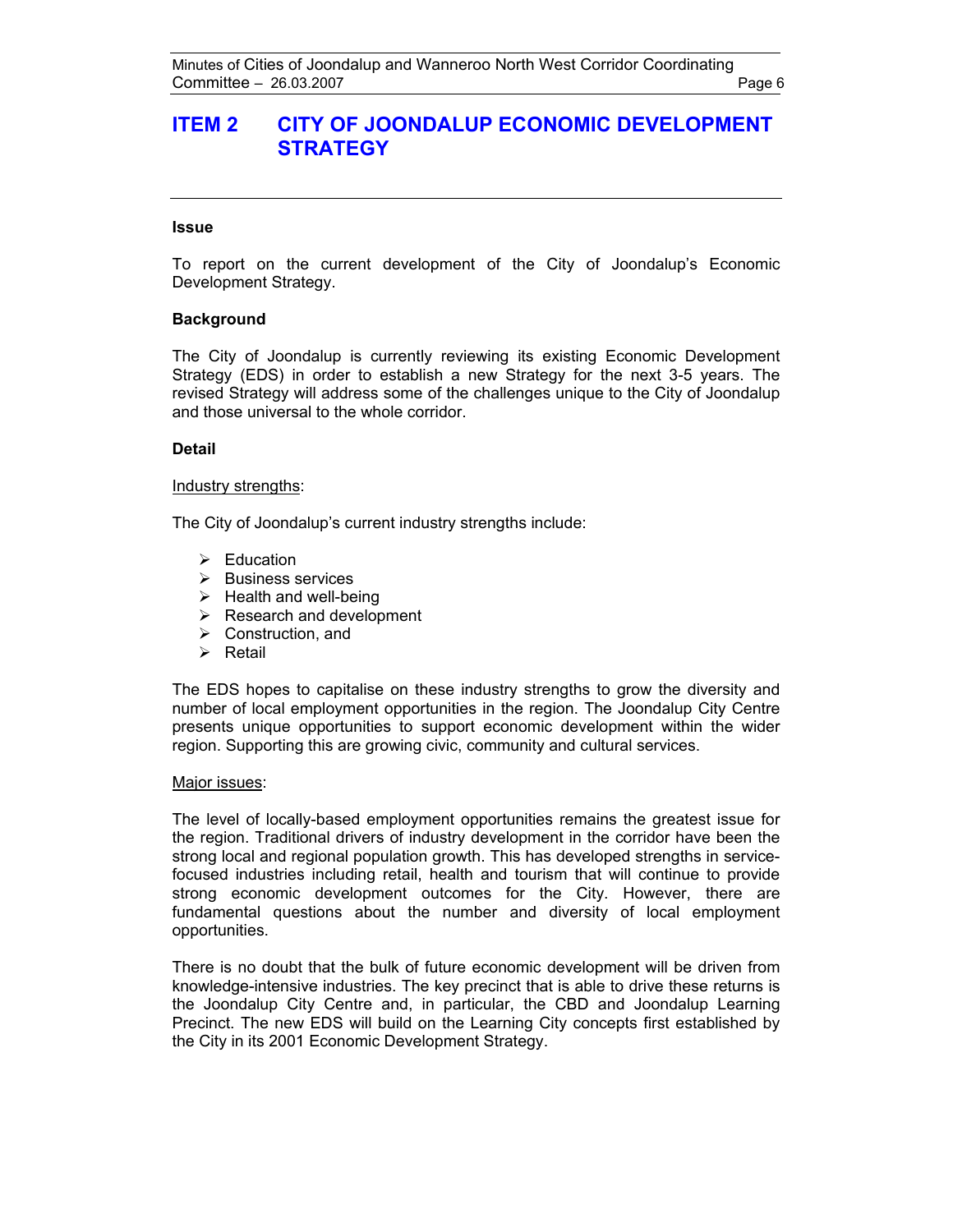# The Joondalup CBD currently:

The City Centre itself features key clusters of education, health, research & development and professional services. Collectively these clusters supply 'intelligence' and provide a vital feeder of economic development for the City and importantly the wider North West Metropolitan region. The growth of these clusters will continue to provide opportunities for secondary industries (i.e. health professionals) and industries aligned to their research outputs.

The keystones of these clusters include:

- $\triangleright$  Joondalup Health Campus;
- ¾ Joondalup Learning Precinct (incorporating West Coast TAFE, Edith Cowan University and the WA Police Academy); and
- ¾ Joondalup Central Business District

Major research strengths emanating from these facilities include, (but are not limited to), service professions; health and wellbeing; environment; communications; information and microelectronic technology. These emerging 'clusters' require a balance between assets, people, resources (including infrastructure, land and property) and growing ideas.

The City Centre has the potential to become the wellspring of creativity, innovation, learning, commercialisation and industry, that will not only support the prosperity of the local resident population, but will provide an 'economic anchor' for the growing Corridor.

# **Comment**

To be prosperous into the future the City will need to diversify from its established population and service-based economy and foster the emerging 'second-generation' knowledge-intensive clusters in the Joondalup City Centre. It is acknowledged that this is by no means a short-term outcome; however, the revised Strategy will need to identify tangible ways the City can work towards this vision.

This will undeniably rely upon complete cooperation with its stakeholders, in particular, the City of Wanneroo. The strategic priorities within the EDS are likely to be centred on industry development; land and property; people; and infrastructure.

# **Statutory Compliance**

Nil.

# **Strategic Implications**

The development of a new EDS for the City of Joondalup will require an underlying consideration of regional conditions. As such, any vision the EDS may have for the City will require ongoing strategic relations with the City of Wanneroo to ensure that implications of regional growth are reflected in the Strategy's outcomes.

# **Policy Implications**

The City's revised EDS is likely to have implications for City of Joondalup policy as an implementation mechanism.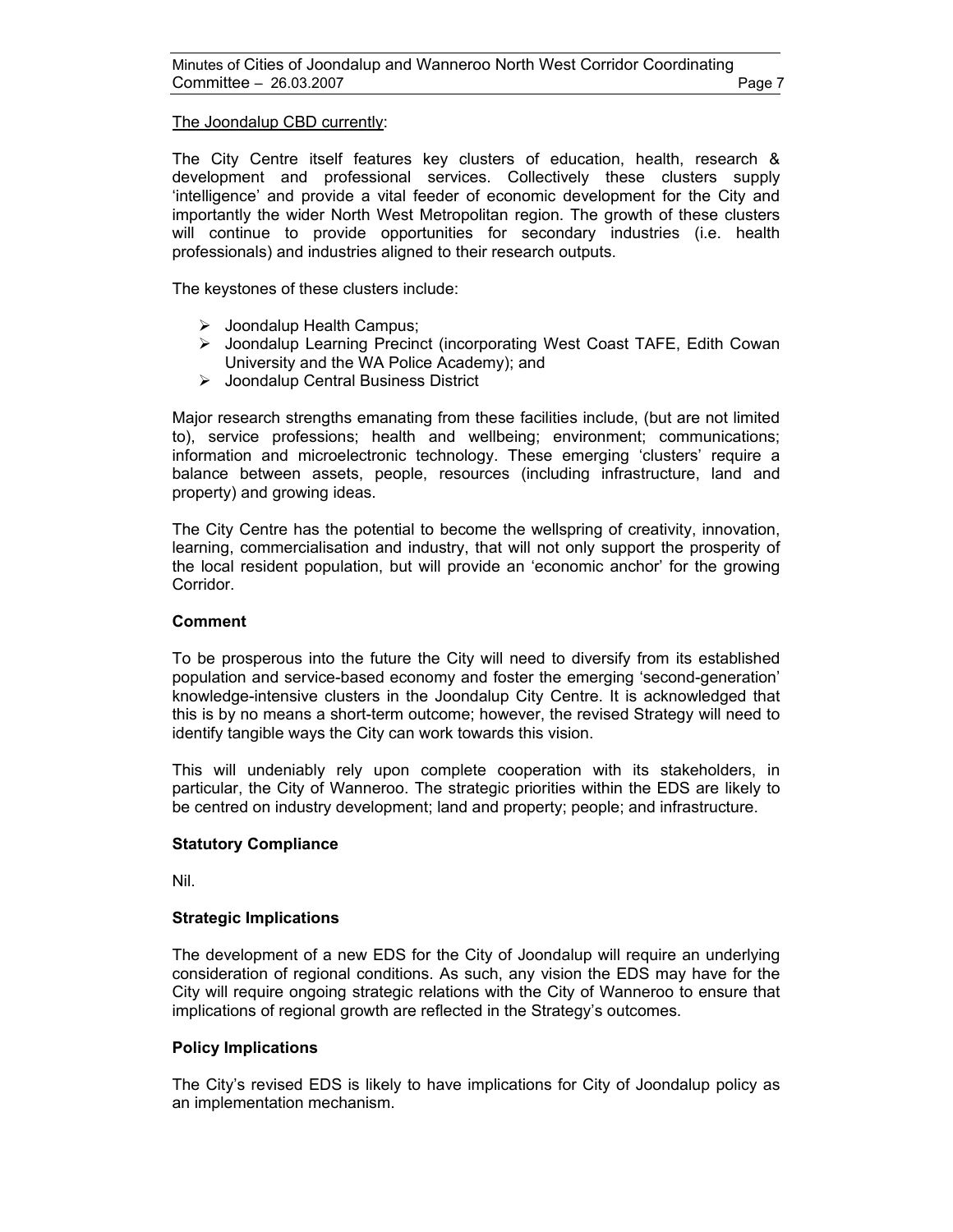# **Financial Implications**

Nil.

# **Voting Requirements**

Simple Majority.

Mr Cowie provided an overview of the report and advised that this matter has not at this stage been presented to Council.

Mayor Pickard asked that information be included in the strategy on the potential for the Joondalup CBD to benefit by providing office development to businesses within the Neerabup Industrial Estate.

**MOVED Cr Jacob SECONDED Cr Amphlett that the Joint Cities of Joondalup and Wanneroo Northwest Corridor Coordinating Committee NOTES the City of Joondalup's current status regarding the development of its Economic Development Strategy.** 

### **The Motion was Put and CARRIED (9/0)**

**In favour of the motion:** Mayor Pickard, Crs Fishwick, John, Jacob, Amphlett, Treby, Steffens, Gray and Newton.

# **ITEM 3 CITY OF WANNEROO ECONOMIC DEVELOPMENT STRATEGY**

#### **Issue**

To report on the current implementation of the City of Wanneroo's Economic Development Strategy.

# **Background**

The City of Wanneroo's Economic Development Strategy was written in 2004. This four year plan outlined the key goals and future direction of the City's developing economy and was considered the first step in a long term process of achieving sustainable development in the north west region of Perth.

With the continued high rates of population growth in the City of Wanneroo, the City recognises an increasing urgency to focus upon economic development initiatives that respond to the requirements for higher levels of local employment in the region. Since the original Economic Development Strategy was written in 2004, the City has reviewed its Corporate Strategy and evolved the following key outcome objectives for Economic Development in the region: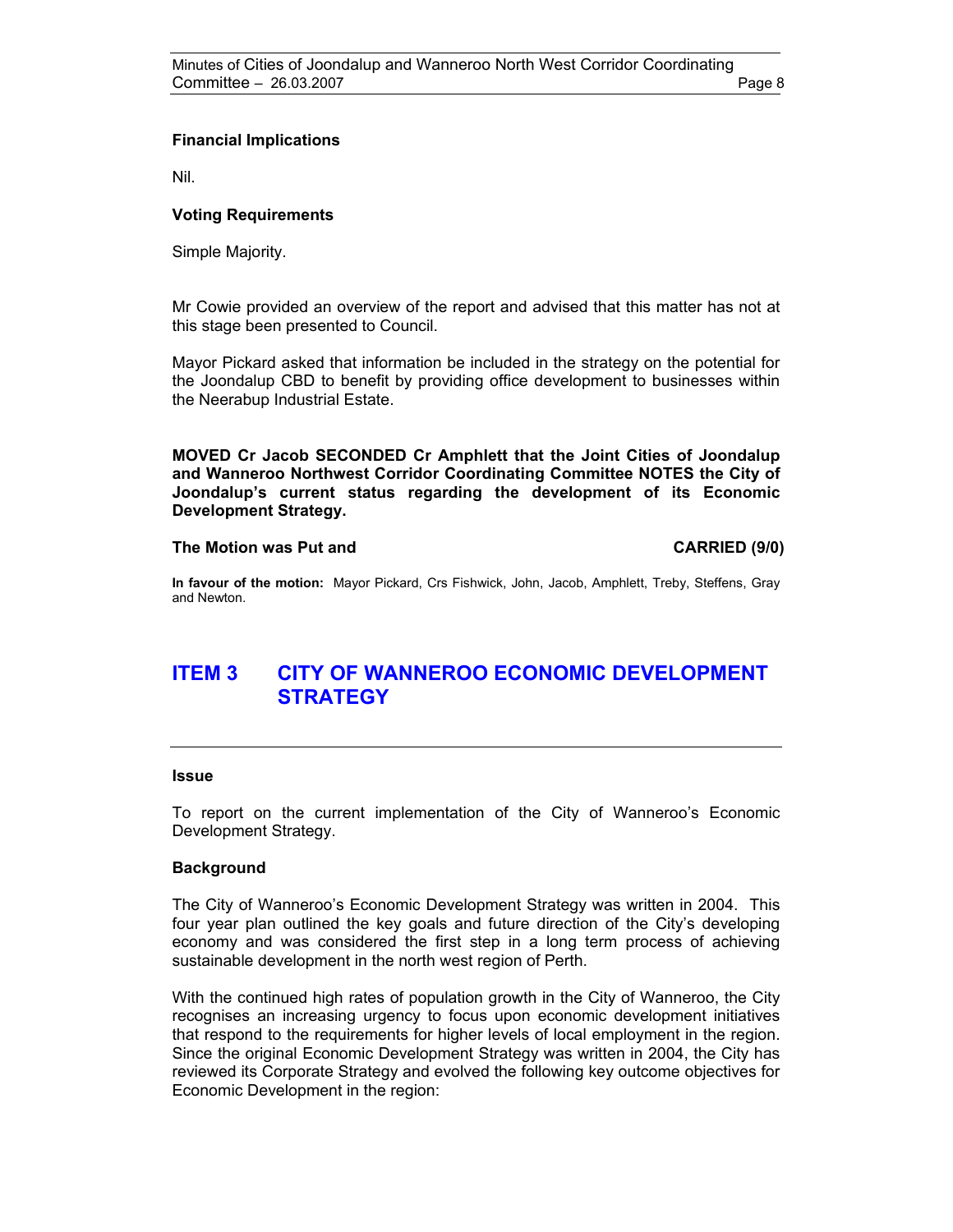- $\triangleright$  Increase availability of serviced commercial and industrial land in the region
- $\triangleright$  Improve regional infrastructure
- $\triangleright$  Increase tourism within the region
- $\triangleright$  Improve the viability and profile of rural industry
- $\triangleright$  Increase the capacity of education and training services
- $\triangleright$  Increase support for new and existing businesses

## **Detail**

At the current time, it is estimated that around 67% of workers travel out of the Wanneroo/Joondalup region to find suitable employment. With the continued growth in the region, this situation is unsustainable. Current planning for growth in the Northern corridor relies on a self-sufficiency factor for employment of 60% which would mean only 40% of workers working outside the region by 2031. The increasing burden being placed on regional transport infrastructure as a result of this variance cannot be sustained, and there is a risk of socio-economic issues developing if the issue is not adequately addressed.

In line with this issue, the City of Wanneroo is placing emphasis on economic development initiatives that respond to the challenge and facilitate business investment and growth in the region. These initiatives are not simply focused upon the creation of jobs themselves, but upon facilitating the provision of the right blend of economic opportunities that attract all types of workers - particularly knowledge workers.

Recent achievements in line with the City's Economic Development Strategy and associated Tourism Strategy include:

- $\triangleright$  The development of Enterprise House (formally known as the Business Grow Centre) that provides a one-stop-shop for the delivery of support services for our local businesses, and also accommodates the Wanneroo Business Association and the Wanneroo Office of the North West Metro Small Business Centre.
- $\triangleright$  The implementation of the City's Employment Policy that requires land developers to consider and respond to employment needs for new residential developments.
- $\triangleright$  The delivery of business support initiatives that include skills development, simplifying regulatory compliance, and facilitating business investment enquiries
- $\triangleright$  The delivery of 'Northern Exposure' a major regional investment attraction event organized in association with the City of Joondalup that was attended by approximately 180 delegates from around the wider Perth Metropolitan area.
- $\triangleright$  The development of a commercial property database to enable individuals and businesses to find suitable properties and land in the area
- $\triangleright$  The delivery of focused tourism development projects including iCards (display stands containing information cards for local tourism providers) and the delivery of tourism accreditation workshops to improve the quality of the City's tourist destinations.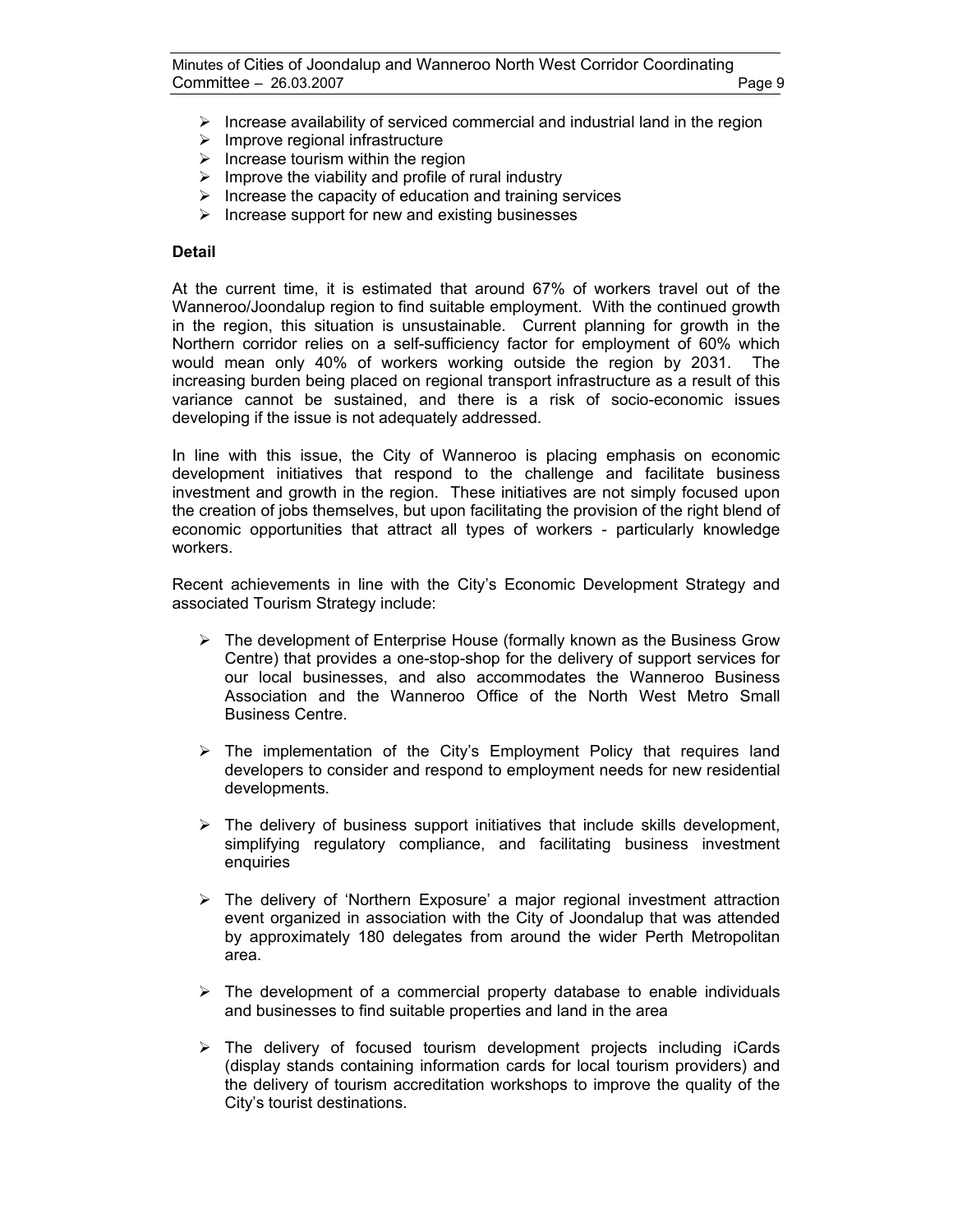- $\triangleright$  The development of close partnerships with other government agencies and private organisations that facilitate and support economic development objectives in the region.
- $\triangleright$  The support of the establishment of the North West Metro Small Business Centre (SBC). The Centre provides services to the small business community through offices in both Joondalup and Wanneroo, with the City of Wanneroo providing office space in Enterprise House. The Cities of Wanneroo and Joondalup are supporting the Government's contribution by providing a combined cash funding component of \$110,000 for the Centre with additional in-kind support. The Cities continue to work closely with the SBC to maximise the strategic value that can be derived from the SBC's connection with the small business community.

In the future, as well as continuing with the expansion of these activities, the City is looking into the feasibility of further projects to support economic development including the development of a light industrial incubator.

In parallel with these achievements, the City is also actively helping to realise the future visions for major projects such as the Neerabup Industrial Area and the St Andrews Project. The City recognises the need for structured strategic planning for these areas if they are to reach their full potential in providing employment opportunities. In particular, the St Andrew's Project expects to provide approximately 55,000 jobs over the next 30 to 50 years to support its predicted population of 155,000. The Neerabup Industrial Area covers an area of approximately 1000 hectares and is predicted to create approximately 24,000 direct jobs and a further 26,000 indirectly.

# **Comment**

If the new developments in the region are to succeed in their anticipated projections of employment opportunities, the City feels it is crucial that State and Local Government partner to develop and implement the north west corridor economic development strategy. By providing a regional context to overall economic development, this will facilitate strategic growth rather than adopting a "build it and they will come" approach. The regional context will support the development of Government's key priority areas of bio-technology, ICT, and renewable energy industries in the region.

The City is focused upon its vision to create a prosperous region and understands the need to ensure that future growth is directed upon sustainable development that provides sufficient employment opportunities for its residents. These employment opportunities should go beyond traditional population driven industries such as retail, to focus upon higher value knowledge-based industries.

# **Statutory Compliance**

Nil.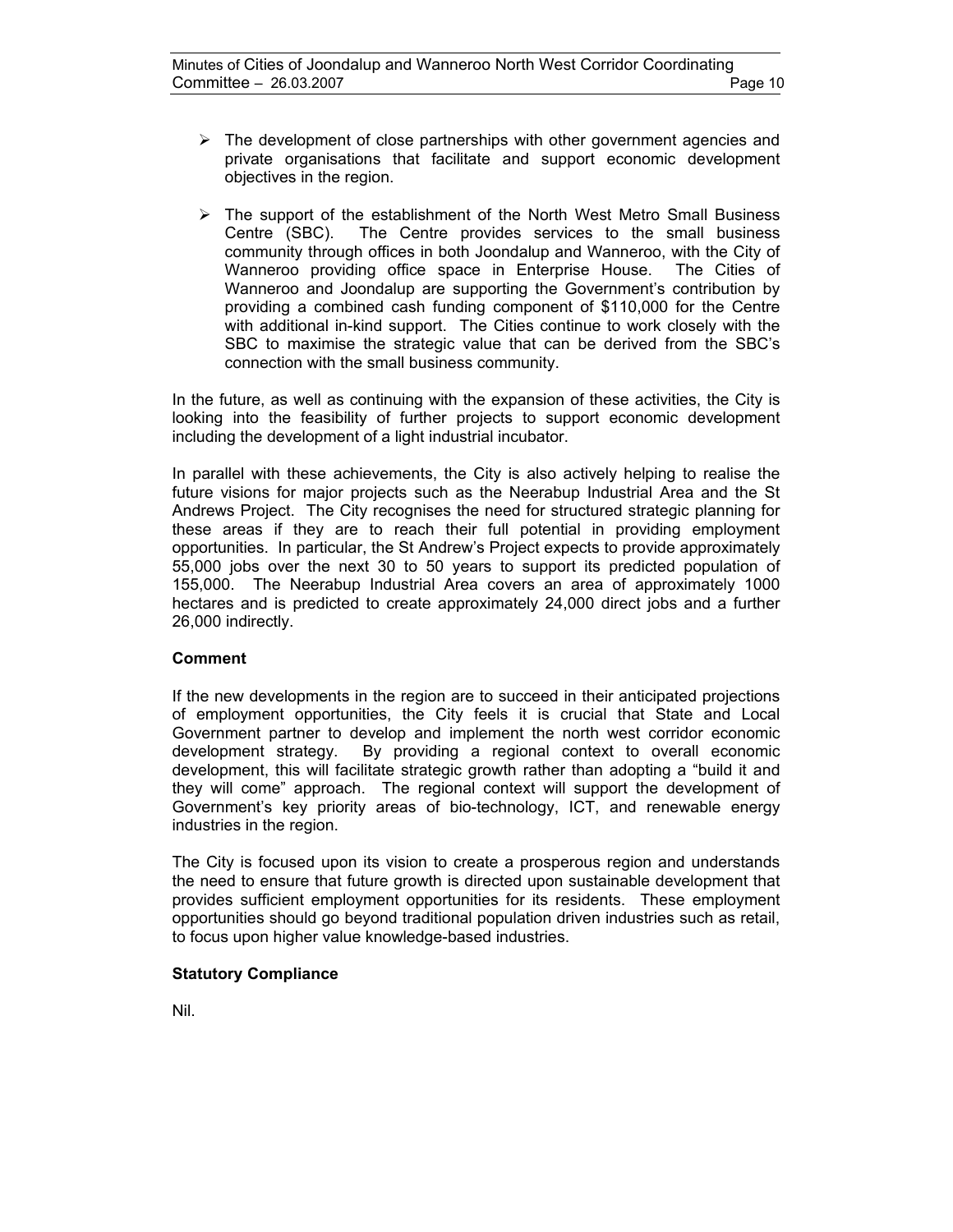# **Strategic Implications**

Economic Development is one of four areas of strategic focus for the City. The implementation of the City's Economic Development Strategy aligns directly to the strategic outcome objective to create "*a prosperous region achieved through economic growth and employment*".

# **Policy Implications**

None

# **Financial Implications**

Nil.

# **Voting Requirements**

Simple Majority.

Mr Royle provided an overview of the report and stated the strategy has been driven by the need for self-sufficiency and employment. Mr Treby said it is important to embrace the cooperation between the two Cities to drive the North West Corridor Economic Development Strategy well past the life of the current North West Corridor Coordinating Committee.

**MOVED Cr Treby SECONDED Cr Newton that the Joint Cities of Joondalup and Wanneroo Northwest Corridor Coordinating Committee NOTES the City of Wanneroo's current status, regarding the implementation of its Economic Development Strategy.** 

# **The Motion was Put and CARRIED (9/0) CARRIED (9/0)**

**In favour of the motion:** Mayor Pickard, Crs Fishwick, John, Jacob, Amphlett, Treby, Steffens, Gray and Newton.

# **ITEM 4 DESIRED FACILITIES, PROJECTS AND INFRASTRUCTURE TO ENHANCE ECONOMIC DEVELOPMENT IN THE CITIES OF JOONDALUP AND WANNEROO**

# **Issue**

To report to the Joint Committee each City's desired facilities, projects and infrastructure, deemed as necessary to enhance economic development within the Cities of Joondalup and Wanneroo.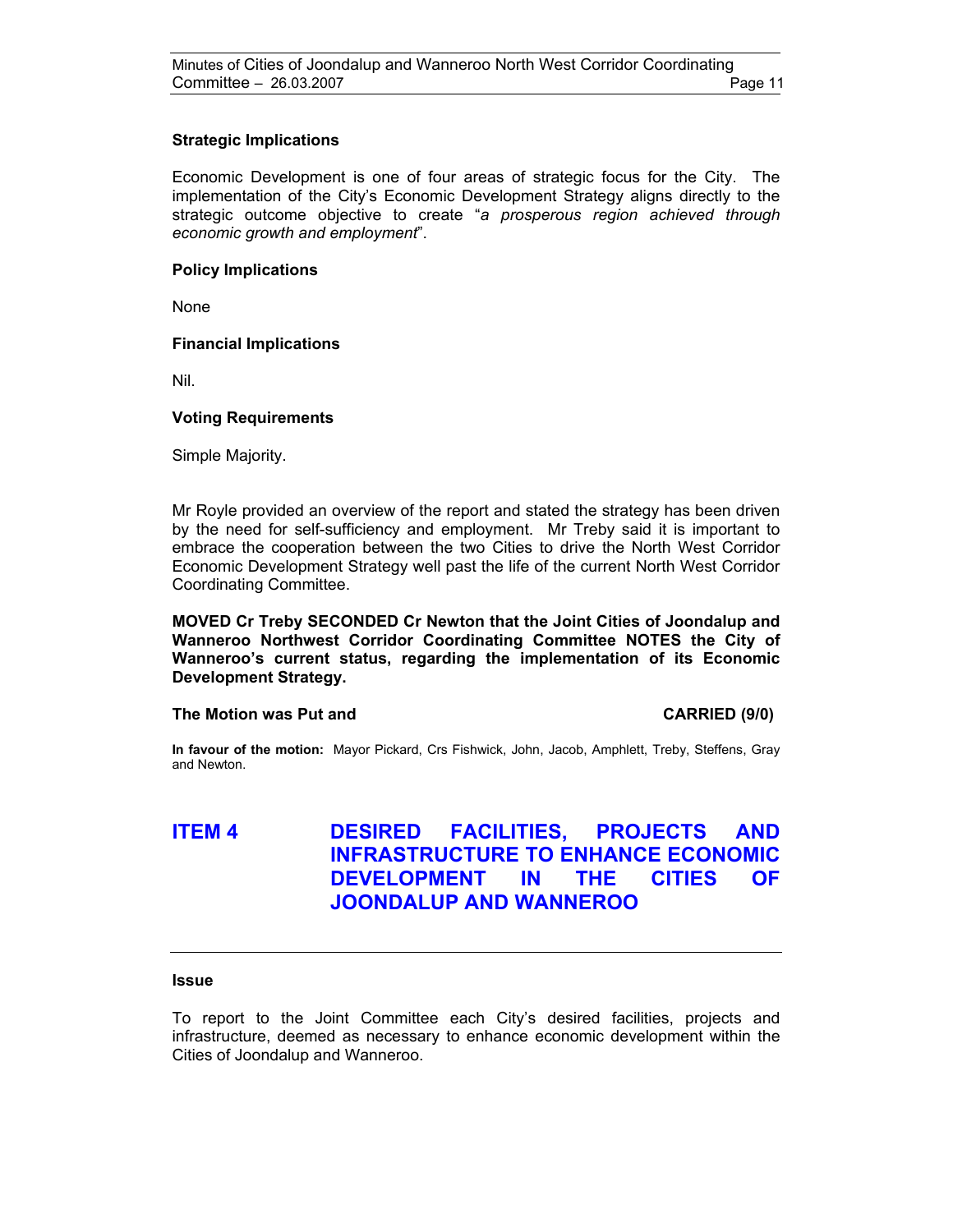# **Details**

# Industry

The following sections outline a summary of areas that are seen as priorities by the City of Wanneroo and the City of Joondalup.

# *Strategic Industry Attraction*

There is a need for the Cities to work closely to define the strategic focus for industry attraction in the region, with specific consideration and alignment to major developments, namely:

- $\triangleright$  Southern Business District (COJ)
- $\triangleright$  Neerabup Industrial Estate (COW)
- $\triangleright$  Enterprise Park (COW)
- $\triangleright$  Alkimos/Eglington (CoW)
- $\triangleright$  St Andrews (CoW)

Also, there is a need for stakeholders such as Landcorp to work closely with the Cities to achieve the desired strategic outcomes for these developments.

# *Technology Parks*

The Southern Business District is situated in immediate proximity to the Joondalup Learning Precinct and fibre-grade broadband connectivity. An approved use within this facility is a technology incubator site. Further investigation needs to occur in relation to the establishment of such a facility within the Southern Business District (owned by Landcorp). This would align to the research outputs of the learning precinct (service professions; environment; communications; information and microelectronic technology). This would contribute to the growth of knowledge industry sectors for the corridor.

In the North, a further technology park is planned for the St Andrews development in the City of Wanneroo. It has been suggested that a potential focus for this technology park may be on Renewable Energy and Eco-Business. Support would be required to facilitate the effective development and activation of this technology park.

# Land & Property

# *Potential for a State Government shared services building within the Joondalup City Centre*

Such a building could accommodate additional State Government services supporting the north-west corridor. This would also provide floor space for nongovernment services. The outcomes of this initiative would be to:

- $\triangleright$  Demonstrate the required height and scale possibilities as a precedent for future commercial office development
- $\triangleright$  Offer the potential to consolidate existing State Government services in one central location
- $\triangleright$  Provide additional floor space for commercial lease
- $\triangleright$  Attract additional State Government services to the region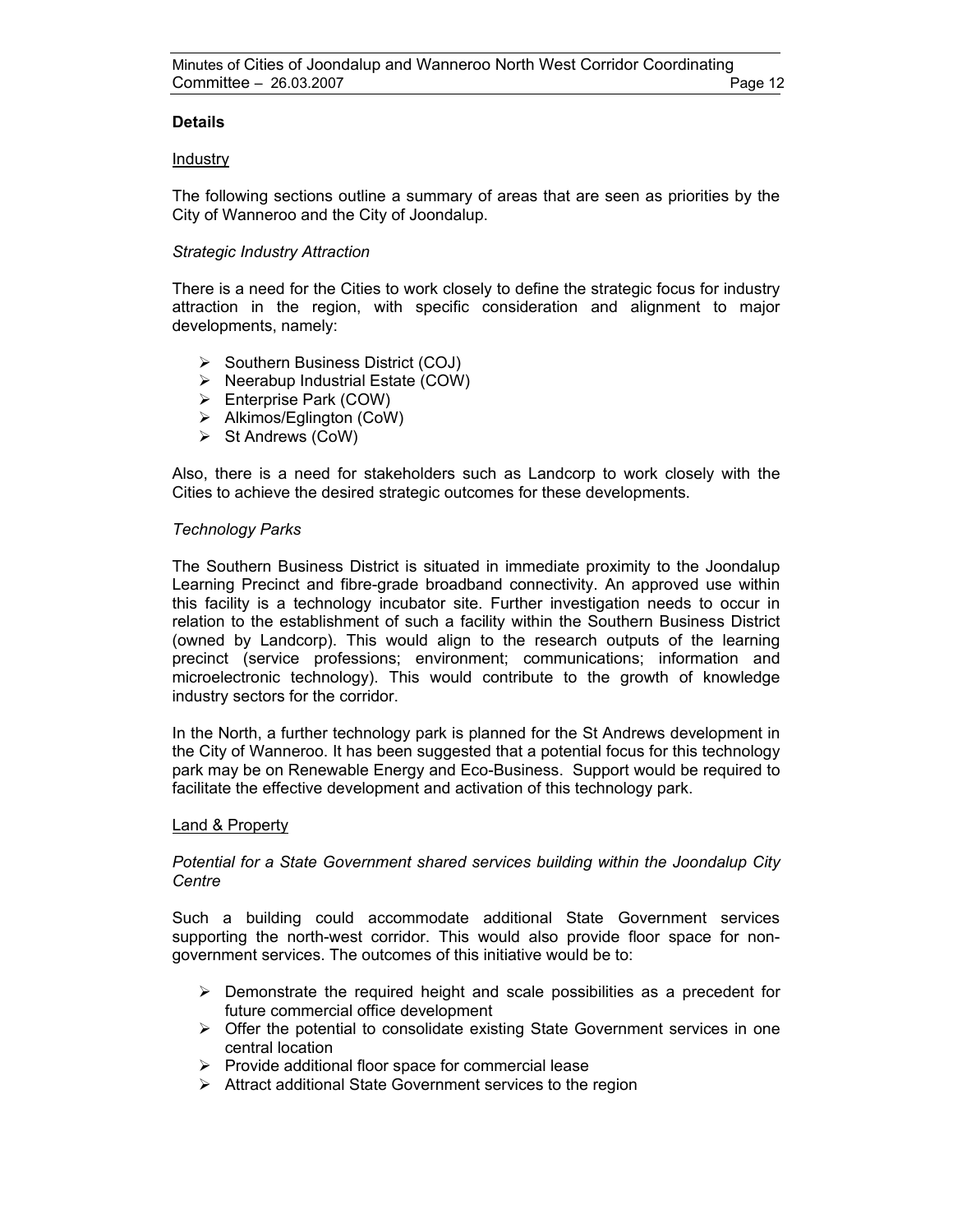- $\triangleright$  Increase employment self-sufficiency within the centre
- $\triangleright$  Provide a potential cost saving for government services

# Business Incubator

The City of Wanneroo has identified the need for additional services to support business growth and development in the region. Part of these services includes business incubator facilities. A comprehensive review and feasibility study is planned, however previous research has suggested that a light industrial incubator may be required. The development of any incubator will require support.

# Infrastructure

The following infrastructure is seen as important for both Cities:

- $\triangleright$  East-West Transport linkages, including heavy haulage road and rail links to address the needs of the Neerabup Industrial Area
- ¾ Extension of the Northern Suburbs Railway to Jindalee and Yanchep/Two Rocks
- $\triangleright$  Re-development of the Two Rocks Marina
- ¾ Development of Ocean Reef Marina

# People

# *Tourism Development*

There is a need to consider the development of Tourism in the region including coastal tourism and affordable tourism.

# *Governance*

There is a need to consider the creation of an Economic development body to drive investment attraction & business development activities in a coordinated approach for the north-west metropolitan region.

# **Comment**

The facilities, projects and infrastructure identified above would be coordinated through the development of the Northwest Corridor Economic Development Strategy. It is expected that this strategy will highlight the key levers and priorities to achieve sufficient employment in the region for a sustainable community. It should also be noted that this is not intended as an exhaustive list of potential initiatives. Additional strategies are likely to emerge from the strategy development process.

# **Statutory Compliance**

Nil.

# **Strategic Implications**

These facilities, projects and infrastructure will lead to improved Economic Development outcomes in the Cities of Wanneroo and Joondalup in direct accordance with the respective strategic aims of each City.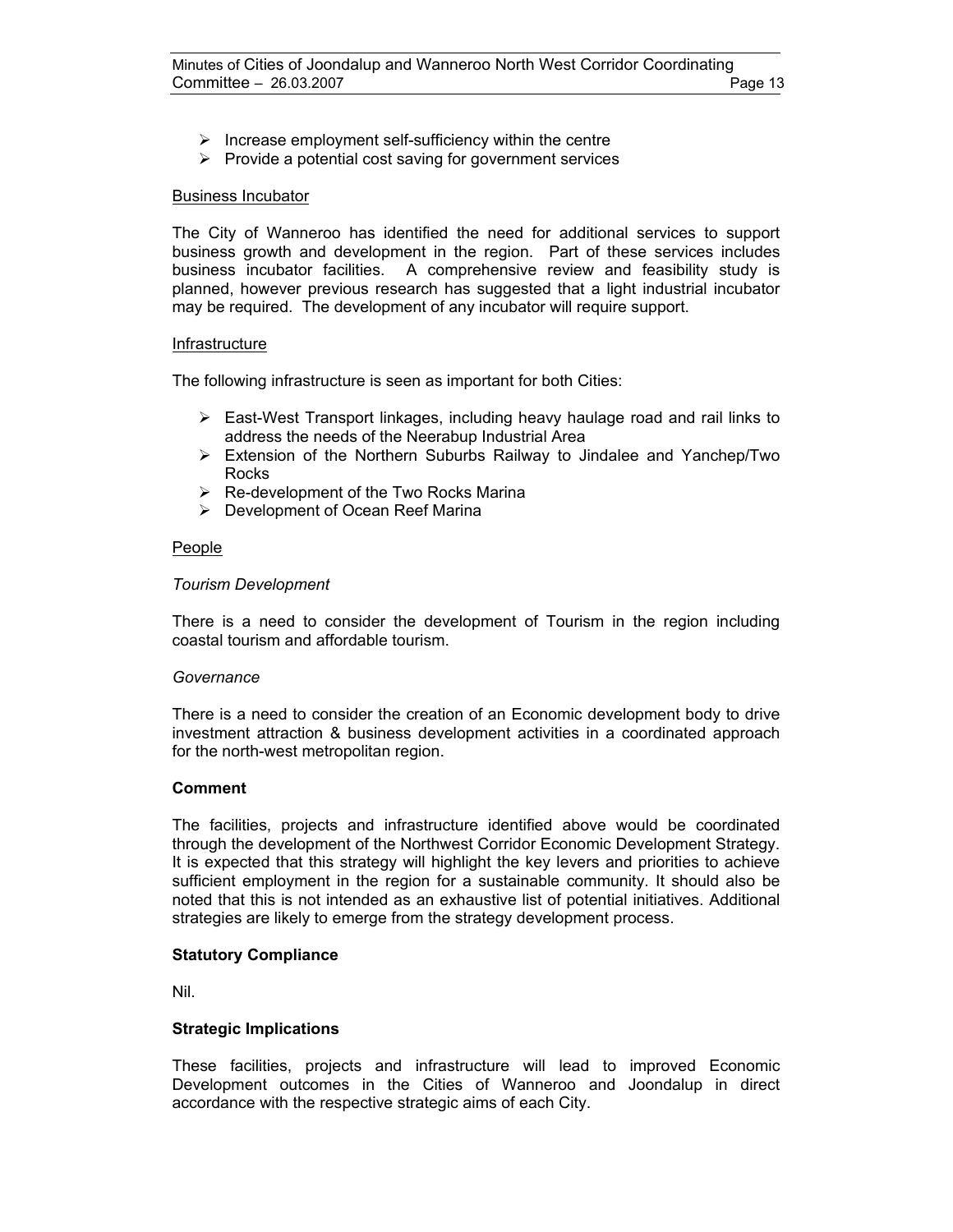# **Policy Implications**

None

# **Financial Implications**

Nil.

# **Voting Requirements**

Simple Majority.

Mr Hunt spoke on the City of Joondalup's current focus on the southern business district. Mr Simms spoke on the City of Wanneroo's key issue, being Neerabup Industrial Estate.

Comments were raised on the potential for tourism, which should not be excluded from the report, and the need for regional strategies.

**MOVED Cr Steffens SECONDED Cr John that the Joint Cities of Joondalup and Wanneroo Northwest Corridor Coordinating Committee NOTES the desired facilities, projects and infrastructure to enhance economic development in the Cities of Joondalup and Wanneroo.** 

# **The Motion was Put and CARRIED (9/0) CARRIED (9/0)**

**In favour of the motion:** Mayor Pickard, Crs Fishwick, John, Jacob, Amphlett, Treby, Steffens, Gray and Newton.

# **MOVED Mayor Pickard SECONDED Cr Treby that:**

- **1 at future meetings of the Cities of Joondalup and Wanneroo North West Corridor Coordinating Committee, reports on the activities of the following groups be placed on the agenda to enable members of the Committee to have input and to comment on the activities of these groups:** 
	- ¾ **Northwest Corridor Structure Plan**
	- ¾ **Northwest Corridor Economic Development Strategy**
	- ¾ **Northwest Corridor Infrastructure Program**
	- ¾ **Northwest Corridor Demographic Analysis and Population Projections, and**
	- ¾ **North West Corridor Neerabup Group (when established).**
- **2 a reminder be sent to the Joint Presiding Persons of the State Government North West Corridor Coordinating Committee of the ongoing invitation to be present at meetings of the Cities of Joondalup and Wanneroo North West Corridor Coordinating Committee to provide updates.**

# **The Motion was Put and CARRIED (9/0) CARRIED (9/0)**

**In favour of the motion:** Mayor Pickard, Crs Fishwick, John, Jacob, Amphlett, Treby, Steffens, Gray and Newton.